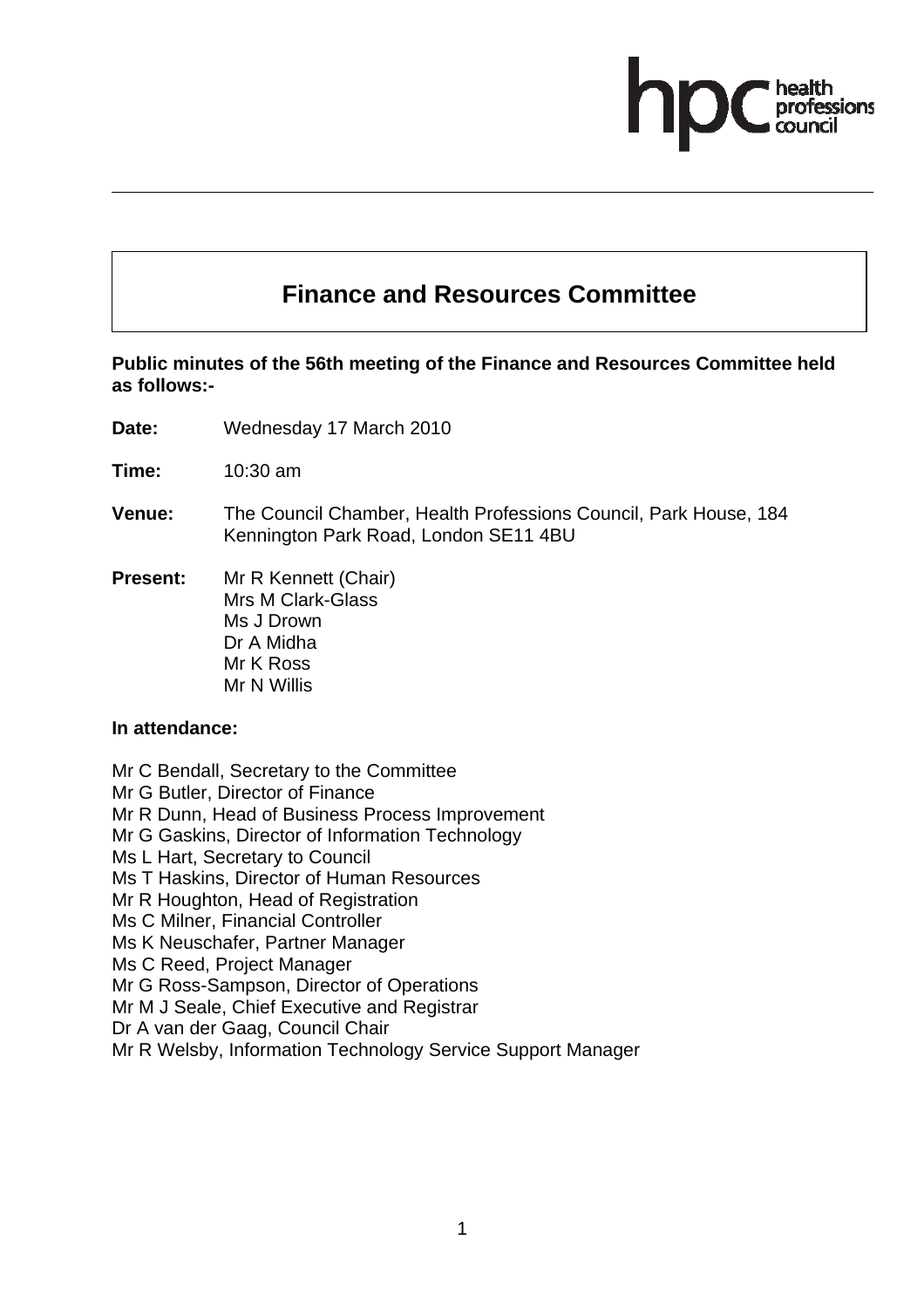# **Item 1.10/23 Apologies for absence**

1.1 Apologies for absence were received from Mrs S Drayton, Professor J Lucas (observer of behalf of the Audit Committee) and Ms E Thornton.

# **Item 2.10/24 Approval of agenda**

2.1 The Committee approved the agenda.

# **Item 3.10/25 Declarations of members' interests**

3.1 Members had no interests to declare in connection with the items on the agenda.

#### **Item 4.10/26 Minutes of the Finance and Resources Committee meeting of 10 February 2010 (report ref: FRC 17/10)**

4.1 It was agreed that the minutes of the 55th meeting of the Finance and Resources Committee should be confirmed as a true record and signed by the Chair.

# **Item 5.10/27 Matters arising (report ref: FRC 18/10)**

- 5.1 The Committee received a paper to note from the Executive.
- 5.2 The Committee noted the actions list as agreed at the last meeting.

# **Item 6.10/28 Finance report (report ref: FRC 19/10)**

- 6.1 The Committee received a report on the work of the Finance Department.
- 6.2 The Committee noted that funds invested on the money market, held with Barclays, Lloyds and NatWest, had matured. The Executive was considering whether to change the allocation of funds between those institutions but was awaiting information about the rates which were available.
- 6.3 The Committee noted that, following instructions from the manager of the Capita Flexiplan pension scheme (the previous pension scheme for employees), HPC had ceased contributions for the six notional employees with effect from the end of January 2010.
- 6.4 The Committee noted that the department was working on a revised version of the five year plan and a proposed fee rise and that both items were due to be considered at the next meeting.

| Date       | Ver. | Dept/Cmte | Doc.<br>Type | Title                                         | <b>Status</b>     | Int. Aud.          |
|------------|------|-----------|--------------|-----------------------------------------------|-------------------|--------------------|
| 2010-03-18 |      | F&R       | <b>MIN</b>   | Minutes Finance and<br>Resources Committee 17 | Final<br>DD: None | Public<br>RD: None |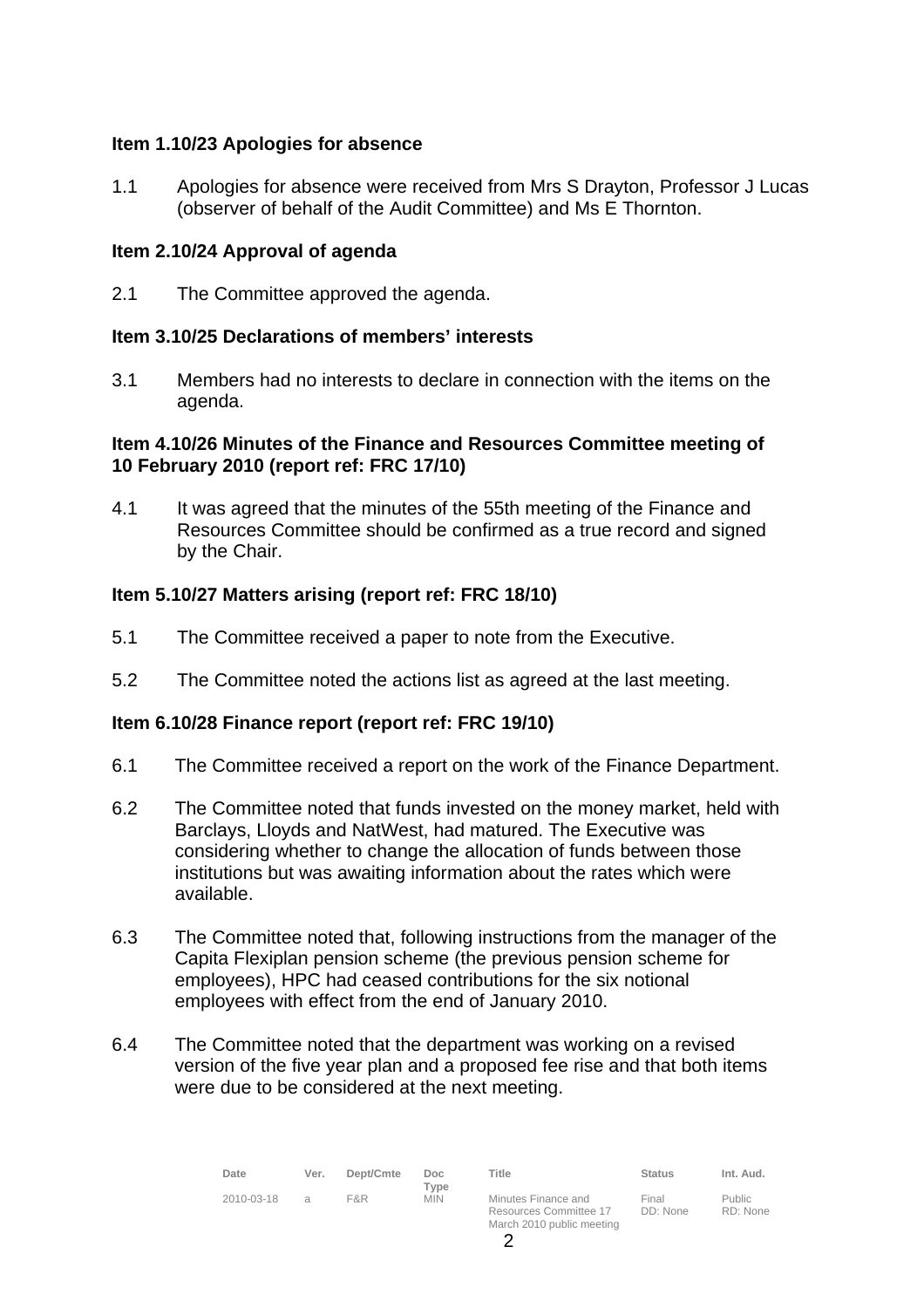6.5 The Committee agreed that the revised format of the financial information in the report was very useful.

# **Item 7.10/29 Human Resources report (report ref: FRC 20/10)**

- 7.1 The Committee received a report on the work of the Human Resources Department.
- 7.2 The Committee noted that the department had been involved in recruitment for several posts in the Partners, Projects and Fitness to Practise departments.
- 7.3 The Committee noted that the department had recently arranged equality and diversity training and was analysing training needs arising out of annual performance and development reviews.
- 7.4 The Committee noted that the department was developing a project plan for the review of the pay system.

# **Item 8.10/30 Partner Manager report (report ref: FRC 21/10)**

- 8.1 The Committee received a report on the work of the Partner Manager.
- 8.2 The Committee noted that, during January 2010, training and inductions had been held for a number of Partners. A number of vacancies had been filled for legal assessors and Continuing Professional Development assessors.
- 8.3 The Committee noted that the self-assessment process for panel members and panel chairs had started.

# **Item 9.10/31 Information Technology report (report ref: FRC 22/10)**

- 9.1 The Committee received a report on the work of the Information Technology Department.
- 9.2 The Committee noted that the department was in the process of moving disaster recovery services to another provider and it was expected that this would be completed by 23 March 2010.
- 9.3 The Committee noted that, as part of the project to develop the new Fitness to Practise case management system, the department had held a series of meetings with the companies supplying the system. The project would continue into the 2010-11 financial year.
- 9.4 The Committee noted recent incidents affecting the online register and the online renewals system and the action taken to address the incidents.

| Date       | Ver. | Dept/Cmte | Doc.<br>Type | Title                                                                      | <b>Status</b>     | Int. Aud.                 |
|------------|------|-----------|--------------|----------------------------------------------------------------------------|-------------------|---------------------------|
| 2010-03-18 |      | F&R       | <b>MIN</b>   | Minutes Finance and<br>Resources Committee 17<br>March 2010 public meeting | Final<br>DD: None | <b>Public</b><br>RD: None |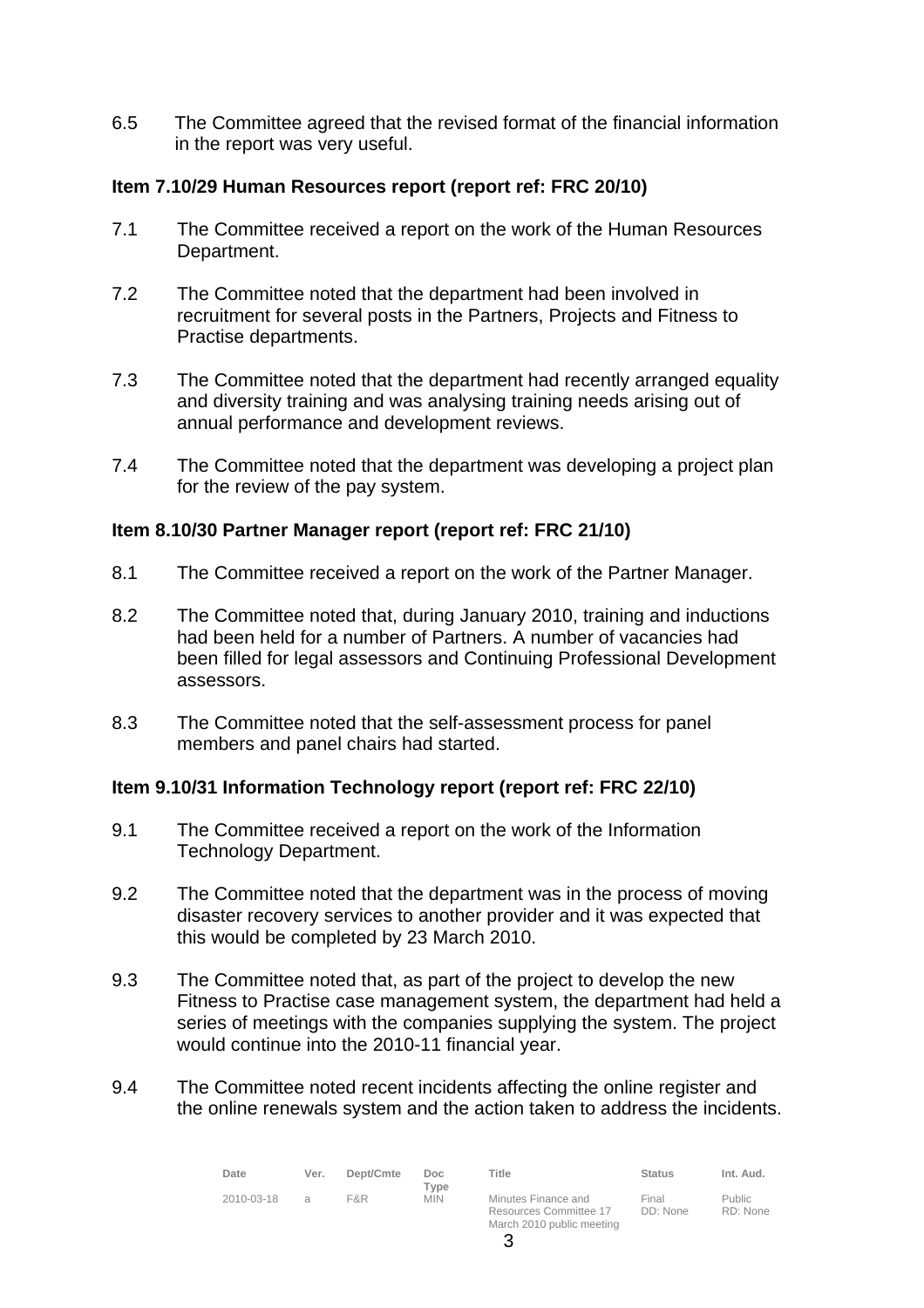The Committee noted that monitoring systems were in place to raise alerts if the services became unavailable.

# **Item 10.10/32 Operations report (report ref: FRC 23/10)**

- 10.1 The Committee received a report on Operations, covering the Registration Department, project management, facilities management and business improvement. A chart was tabled, showing use of the online renewals system by registrants.
- 10.2 The Committee noted that 95% of radiographers had renewed their registration, which was a 5% improvement from the previous renewals period in 2007. The Committee noted that 40% of physiotherapists had renewed within three weeks of the renewals period starting.
- 10.3 The Committee noted that, despite the recent substantial increase in telephone calls to the Registration department, the Executive had no plans to increase the number of employees, as the department was more efficient at answering calls. It was expected that usage of the online renewals system would reduce the number of calls.
- 10.4 The Committee noted that, to date, 128 registrants had used the online renewals system. The Executive intended to write to all arts therapists and hearing aid dispensers to invite them to use the system during their renewals period. The Committee noted that the system would continue to be developed and refined to address issues which were identified.
- 10.5 The Committee noted that usage of the online renewals system would be included in future Operations reports. The Committee agreed that future reports should indicate the percentage of registrants who were using the system.

# **Action: GRS (ongoing)**

- 10.6 The Committee noted that HPC had previously agreed that 2.5% of each profession would be audited for continuing professional development. The Committee noted that the size of the sample and the methodology could be reviewed, in the light of the findings of audits which were completed.
- 10.7 The Committee noted that the Project Manager would be on maternity leave from 31 March 2010. The Director of Operations and the Committee thanked the Project Manager for her hard work and dedication.

| Date       | Ver.          | Dept/Cmte | Doc.<br>Tvpe | Title                                                                      | <b>Status</b>     | Int. Aud.                 |
|------------|---------------|-----------|--------------|----------------------------------------------------------------------------|-------------------|---------------------------|
| 2010-03-18 | $\mathcal{A}$ | F&R.      | <b>MIN</b>   | Minutes Finance and<br>Resources Committee 17<br>March 2010 public meeting | Final<br>DD: None | <b>Public</b><br>RD: None |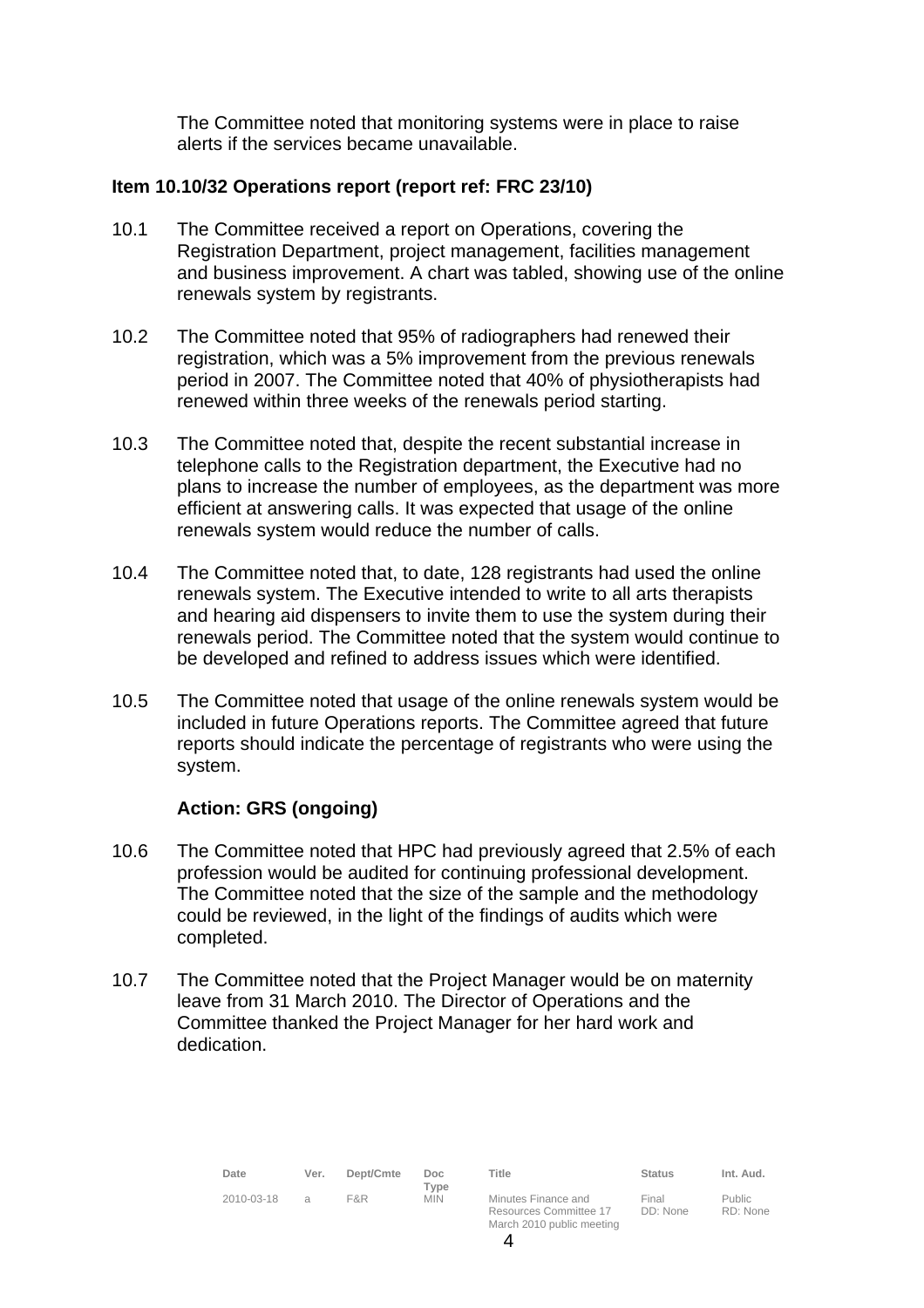# **Item 11.10/33 Budget for 2010-2011: Projected registrant numbers (report ref: FRC 24/10)**

- 11.1 The Committee received a paper for discussion/approval from the Executive.
- 11.2 The Committee noted that the paper projected registrant numbers for each profession and for each type of application. The Committee agreed that, in future, it would be helpful to see how registrant numbers affected the finances of HPC.

# **Action: GB/MJS (ongoing from February 2011)**

- 11.3 In discussion, the following points were made:
	- it was expected that the number of graduates from approved programmes in the UK would fall over the next few years, due to programmes being reduced and a shortage of jobs for graduates; and
	- factors such as continuing professional development and potential developments such as a requirement for professional indemnity insurance might affect the number of registrants.

#### **Item 12.10/34 Budget for 2010-2011: Narrative (report ref: FRC 25/10)**

- 12.1 The Committee received a paper for discussion/approval from the Executive.
- 12.2 The Committee noted that the paper set out the major tasks and projects planned for 2010-11. The Committee noted that it was intended that there would be a small surplus for the year, but a 1% change in either income or expenditure could result in significant changes to the financial position. The Committee noted that some expenditure could be deferred if income was less than expected.
- 12.3 The Committee agreed that the paper should be amended to state that, although the budget did not include a contingency, HPC held reserves in the event of unexpected expenditure.
- 12.4 The Committee agreed that the budget was already focused on HPC's core functions. The Committee noted that it was likely that there would continue to be upward pressure on expenditure, particularly in the Fitness to Practise Department.

| Date       | Ver.          | Dept/Cmte | Doc.<br>Tvpe | Title                                                                      | <b>Status</b>     | Int. Aud.          |
|------------|---------------|-----------|--------------|----------------------------------------------------------------------------|-------------------|--------------------|
| 2010-03-18 | $\mathcal{A}$ | F&R       | <b>MIN</b>   | Minutes Finance and<br>Resources Committee 17<br>March 2010 public meeting | Final<br>DD: None | Public<br>RD: None |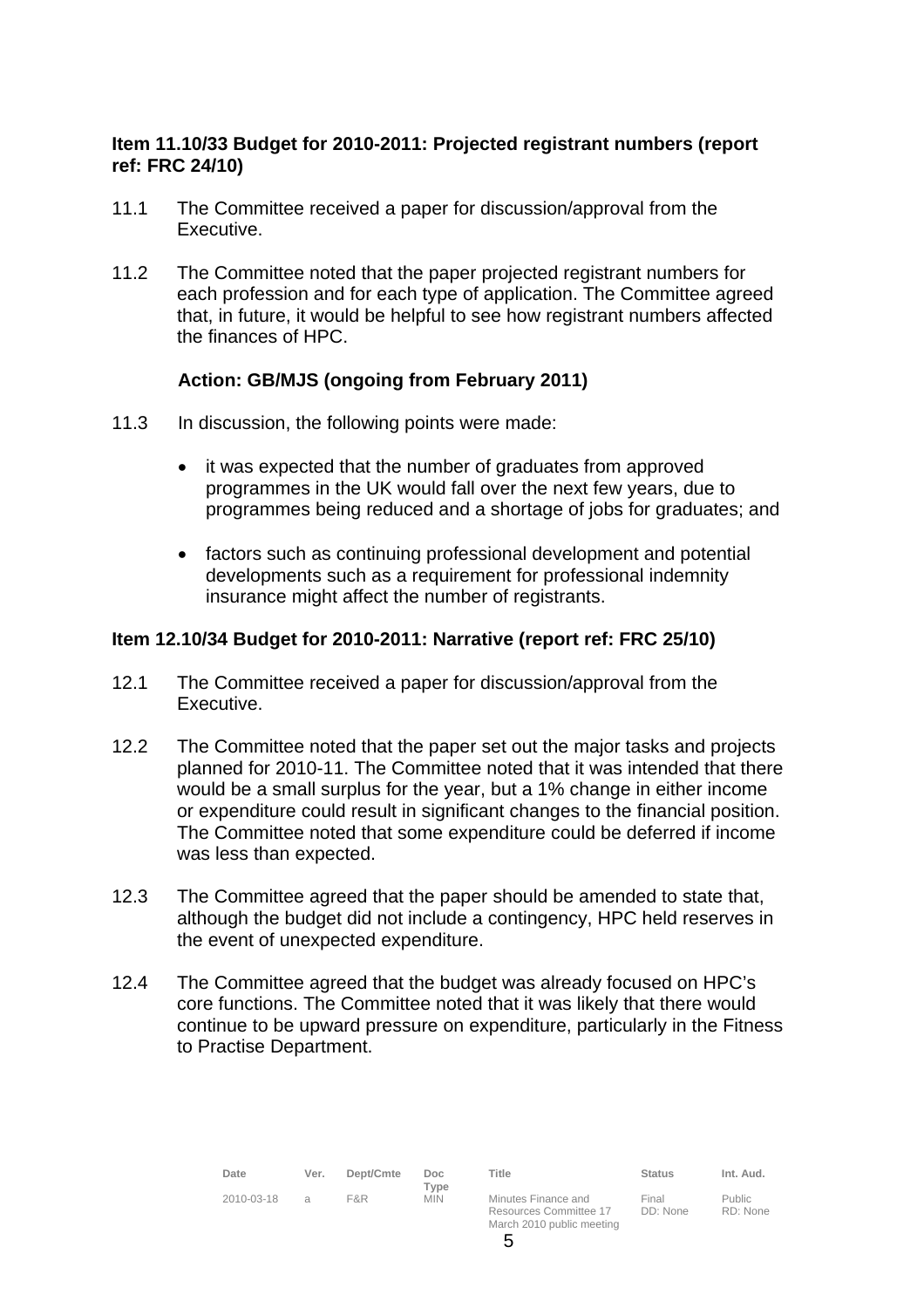# **Item 13.10/35 Budget for 2010-2011: Financial information (report ref: FRC 26/10)**

- 13.1 The Committee received a paper for discussion/approval from the Executive.
- 13.2 The Committee noted that, following its meeting on 10 February 2010, the budget had been revised to include notes on significant variances in each department's budget. The Committee agreed that the layout of the budget was helpful. The Committee agreed that, in future, if budget responsibilities were transferred between departments, the proposed budget should also indicate expenditure in the previous year.

# **Action: GB (ongoing from February 2011)**

13.3 The Committee noted that the project listed as 'credit/debit outsourcing' related to automation of credit and debit card payments. The Committee agreed that the title of the project should be clarified in the budget.

# **Action: GB (by 25 March 2010)**

13.4 Subject to the amendment at paragraph 13.3, the Committee approved the budget for 2010-11.

#### **Action: GB (by 25 March 2010)**

#### **Item 14.10/36 Finance department workplan (report ref: FRC 27/10)**

- 14.1 The Committee received a paper for discussion/approval from the Executive.
- 14.2 The Committee noted that the workplan proposed that the Finance Department would be reorganised during 2010-11, in order to help employees develop their skills.
- 14.3 The Committee noted that a number of projects were planned for 2010- 11, including the fees project, the five year plan, development of the electronic Purchase Requisition System and development of the Sage accounting system (automating transactions and linking Sage to other systems).
- 14.4 The Committee noted that the workplan mentioned revalidation as a development likely to happen in future, although the HPC had not yet agreed to pursue revalidation. The Committee agreed that the workplan should be amended to make it clear that revalidation was only a possibility, which was dependent on policy decisions.

| Date       | Ver. | Dept/Cmte | Doc.<br>Tvpe | Title                                                                      | <b>Status</b>     | Int. Aud.                 |
|------------|------|-----------|--------------|----------------------------------------------------------------------------|-------------------|---------------------------|
| 2010-03-18 |      | F&R       | <b>MIN</b>   | Minutes Finance and<br>Resources Committee 17<br>March 2010 public meeting | Final<br>DD: None | <b>Public</b><br>RD: None |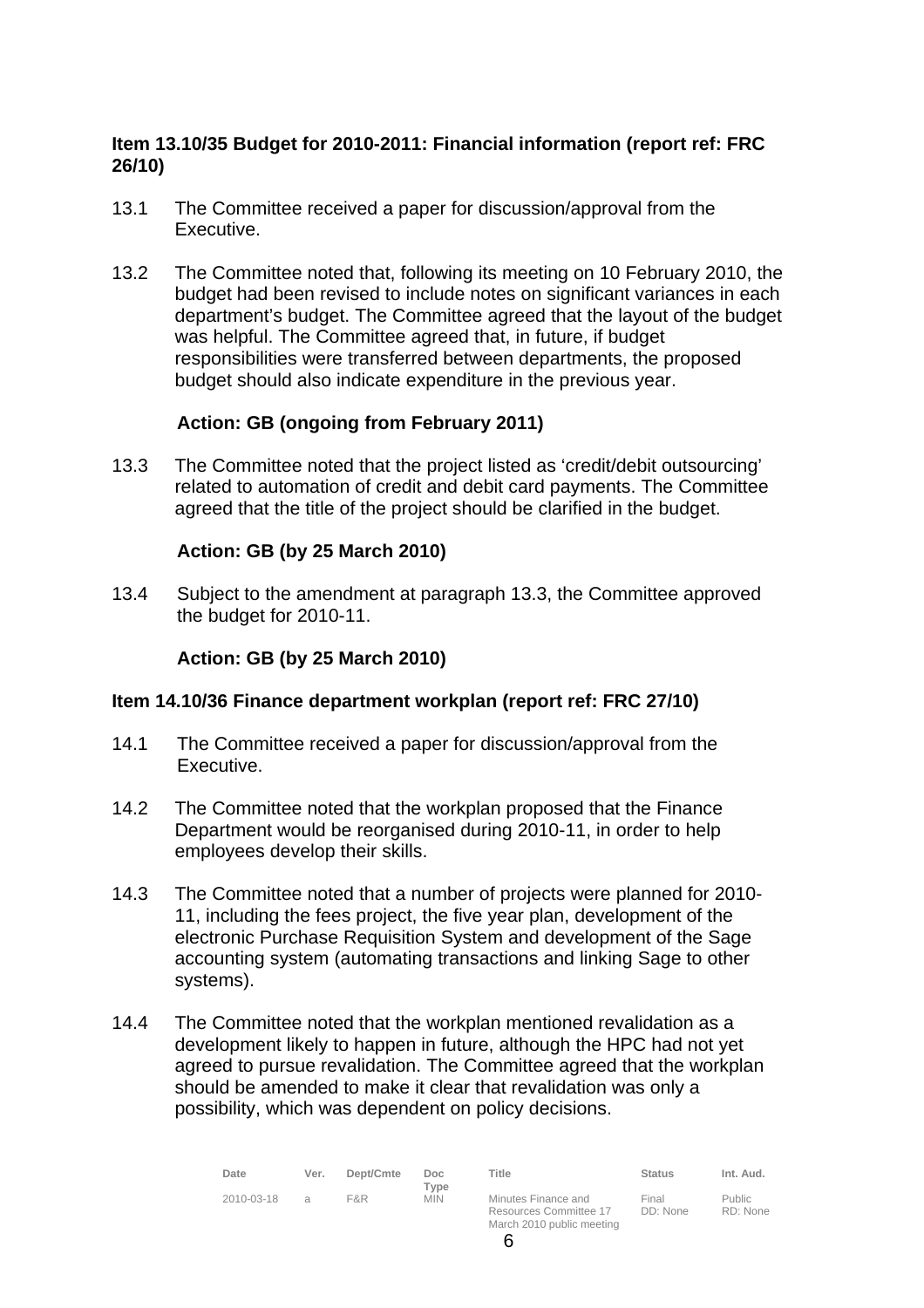14.5 Subject to the amendment at paragraph 14.4, the Committee agreed the workplan.

# **Action: GB (ongoing to March 2011)**

#### **Item 15.10/37 Human Resources workplan (report ref: FRC 28/10)**

- 15.1 The Committee received a paper for discussion/approval from the Executive.
- 15.2 The Committee noted that the workplan had 11 objectives for 2010-11, including development of a new pay system, a survey of employees and central provision of training and development. The Committee noted that the objectives for the Partners department including appraisal of partners, a review of information held on partners and redrafting the partner agreement.
- 15.3 The Committee noted that appraisal of partners had commenced in 2007. The Committee agreed that the workplan should be amended to make it clear that the partner appraisal process was being extended, as it was not a new development.
- 15.4 Subject to the amendment at paragraph 15.3, the Committee agreed the workplan.

# **Action: TH (ongoing to March 2011)**

# **Item 16.10/38 Information Technology workplan (report ref: FRC 29/10)**

- 16.1 The Committee received a paper for discussion/approval from the Executive.
- 16.2 The Committee noted that the paper contained the proposed workplan for 2010-11 and the Information Technology strategy, which had been amended and restructured.
- 16.3 The Committee noted that the workplan included four objectives for 2010- 11, covering 32 items of work. The activities planned included development of a new Fitness to Practise case management system, upgrading desktop applications and replacing elements of the telephone system.
- 16.4 The Committee noted that work planned for 2011-12 included an operating system upgrade for personal computers and a review of the Net Regulate registration system, in preparation for possible future development or replacement of the system.
- 16.5 The Committee approved the workplan.

# **Action: GG (ongoing to March 2011)**

| Date       | Ver. | Dept/Cmte | Doc.<br>Type | Title                                         | <b>Status</b>     | Int. Aud.          |
|------------|------|-----------|--------------|-----------------------------------------------|-------------------|--------------------|
| 2010-03-18 |      | F&R       | <b>MIN</b>   | Minutes Finance and<br>Resources Committee 17 | Final<br>DD: None | Public<br>RD: None |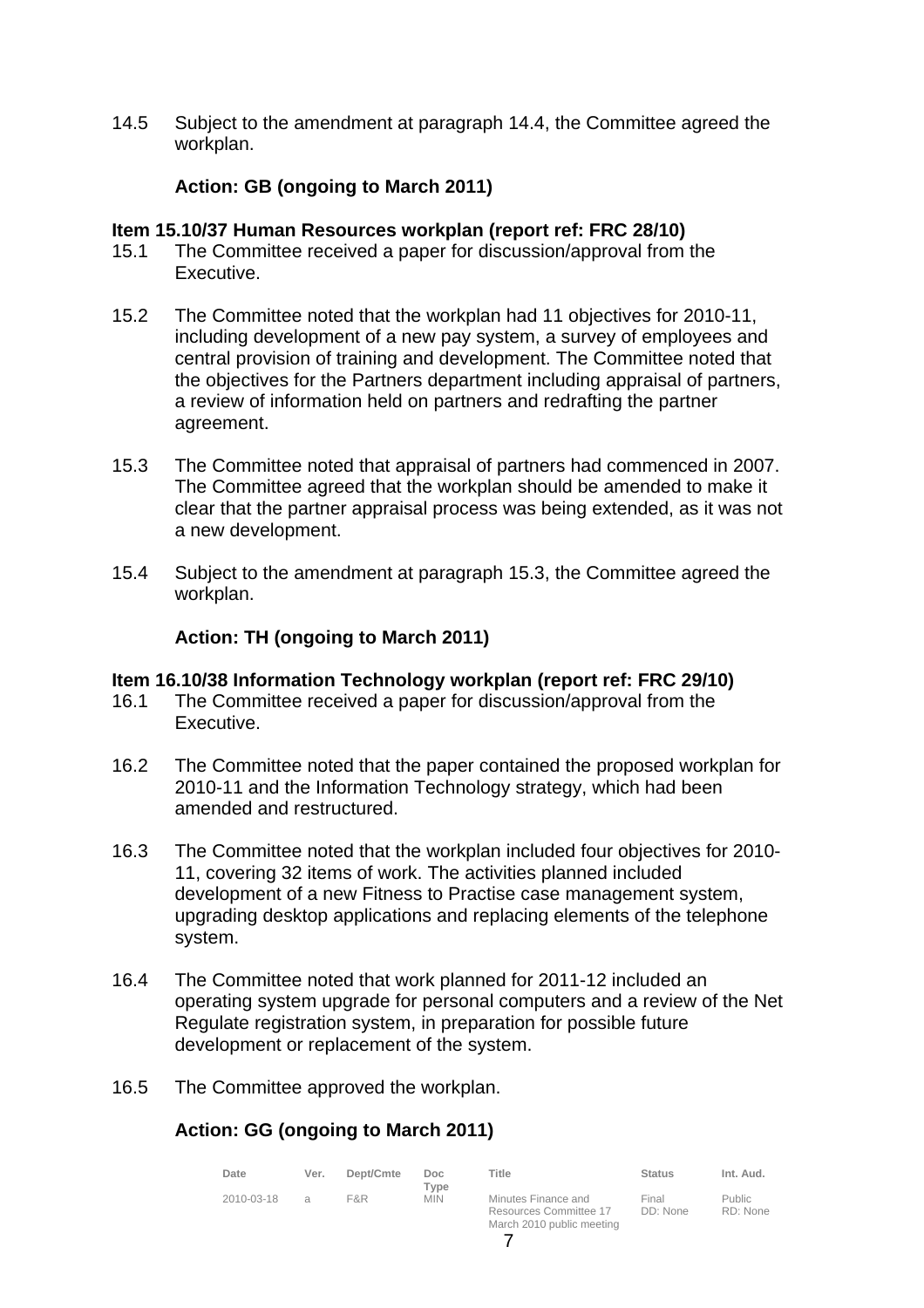# **Item 17.10/39 Registration department workplan (report ref: FRC 30/10)**

- 17.1 The Committee received a paper for discussion/approval from the Executive.
- 17.2 The Committee noted that the Registration department would continue to fulfil operational processes in 2010-11. Activities planned included enhancements to the Net Regulate system and a revised approach to verification checks. The Committee noted that, although no fraudulent applications had been identified, the Executive would be more pro-active in checking applications.
- 17.3 The Committee noted that, during the year, the department intended to provide publicly available data on registrants to the NHS Electronic Staff Record (ESR) system in England. The Committee noted that this development had been requested by the ESR project team and would enable NHS organisations to identify changes in the registration status of their employees. The Committee noted that, provided the project was successful, HPC would be willing to consider similar requests from organisations in the other home countries.
- 17.4 The Committee noted that the Registration Department would undertake initial work during the year to record the reference number for new registrants under the Independent Safeguarding Authority's (ISA) Vetting and Barring Scheme. The Committee noted that, once the ISA had developed its systems, the Executive would consider whether it would be technically possible for HPC to share its data with the ISA.
- 17.5 The Committee approved the workplan. **Action: RH (ongoing to March 2011)**

# **Item 18.10/40 Projects workplan (report ref: FRC 31/10)**

- 18.1 The Committee received a paper for discussion/approval from the Executive.
- 18.2 The Committee noted that 15 projects were planned for 2010-11, comprising 11 new projects, two projects which were expected to be closed and two ongoing projects. The Committee noted that major projects included development of the Fitness to Practise case management system and the Education system.
- 18.3 The Committee noted that the Executive intended to present a paper on projects completed in 2009-10 to the next meeting.

#### 18.4 The Committee approved the workplan. **Action: Project Manager (ongoing to March 2011)**

| Date       | Ver.          | Dept/Cmte | Doc.<br>Type | Title                                                                      | <b>Status</b>     | Int. Aud.                 |
|------------|---------------|-----------|--------------|----------------------------------------------------------------------------|-------------------|---------------------------|
| 2010-03-18 | $\mathcal{A}$ | F&R       | <b>MIN</b>   | Minutes Finance and<br>Resources Committee 17<br>March 2010 public meeting | Final<br>DD: None | <b>Public</b><br>RD: None |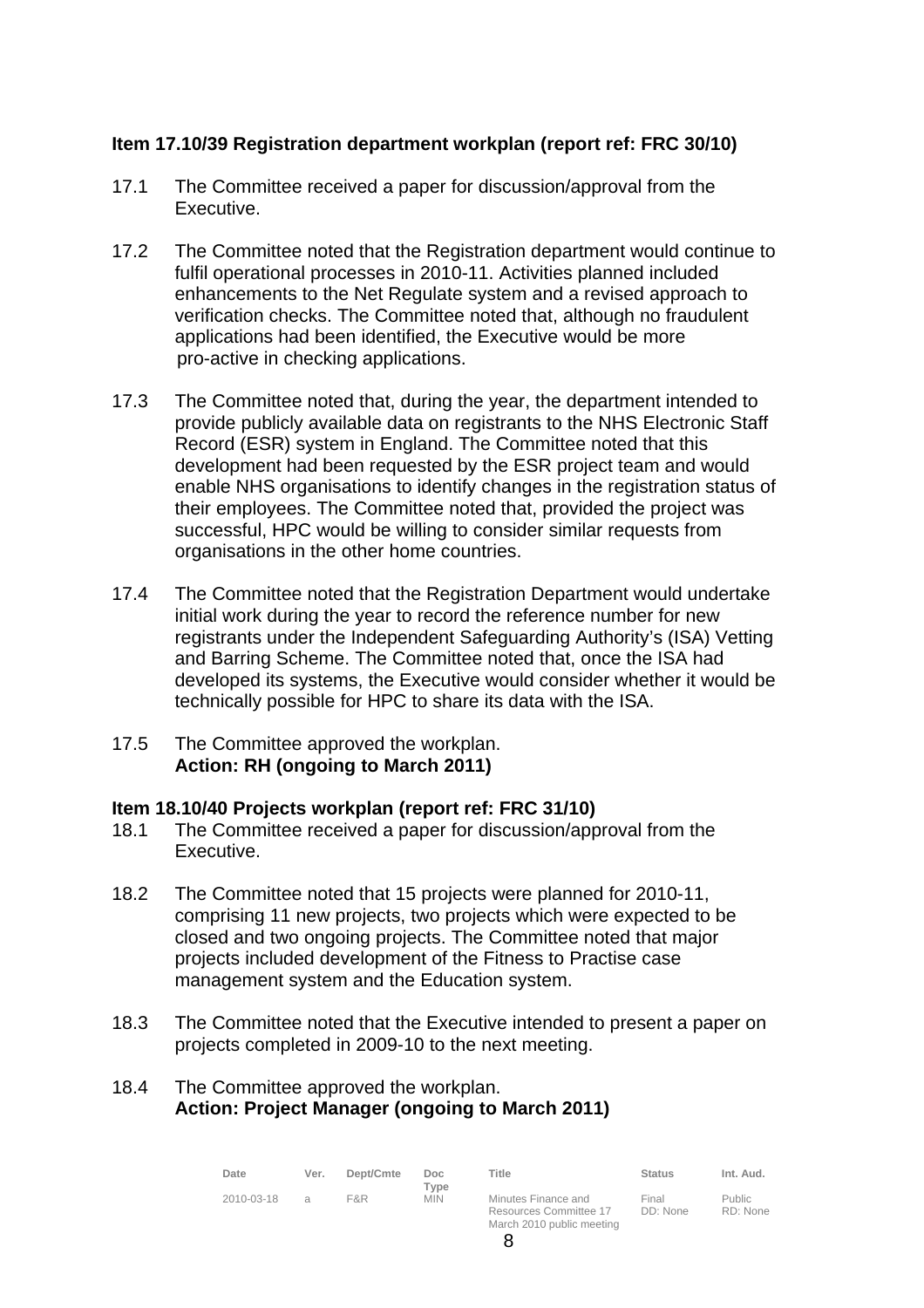# **Item 19.10/41 Expenses policies (report ref: FRC 32/10)**

- 19.1 The Committee received a paper for discussion/approval from the Executive.
- 19.2 The Committee noted that, at its meeting in July 2009, it had considered an expenses policy for witnesses in fitness to practise cases. The Committee had agreed that the policy should be re-drafted to incorporate those comments made during the course of discussion. However, given that the policy was inextricably linked to those other expenses policies adopted across the organisation, the Executive conducted a review and made a number of changes across the four policies for clarity and consistency. The Committee noted that some members had pointed out some typing errors and minor amendments, which would be incorporated into the policies.
- 19.3 In discussion, the following points were made:
	- first class air fares would be reimbursed for any journey which lasted more than five hours, with the duration of the journey measured from the time a member left home to the time they arrived at the meeting;
	- some additional conditions had been incorporated around use of taxis and it was noted that an additional clause had been incorporated to allow those people who were disabled or had mobility difficulties to claim for taxi journeys;
	- the expenses policy for partners should be amended to include an allowance for carers accompanying an individual to a meeting of HPC where that individual's attendance is required, which was already included in the policy for Council and Committee members; and
	- in the policy for Council and committee members, the requirement for a child carer to be registered should be qualified so that the carer was registered 'where appropriate.'
- 19.4 The Committee noted that some members felt that first class travel for Council and committee members was inappropriate and felt that the policy should be amended in the long-term.
- 19.5 Subject to the amendments made in paragraph 19.3, the Committee approved the expenses policies for Council and committee members; employees; partners; and witnesses. The Committee noted that the policies were due to be considered by the Council on 25 March 2010.

# **Action: LH (by 25 March 2010)**

| Date       | Ver.          | Dept/Cmte | Doc.<br>Tvpe | Title                                                                      | <b>Status</b>     | Int. Aud.          |
|------------|---------------|-----------|--------------|----------------------------------------------------------------------------|-------------------|--------------------|
| 2010-03-18 | $\mathcal{A}$ | F&R       | <b>MIN</b>   | Minutes Finance and<br>Resources Committee 17<br>March 2010 public meeting | Final<br>DD: None | Public<br>RD: None |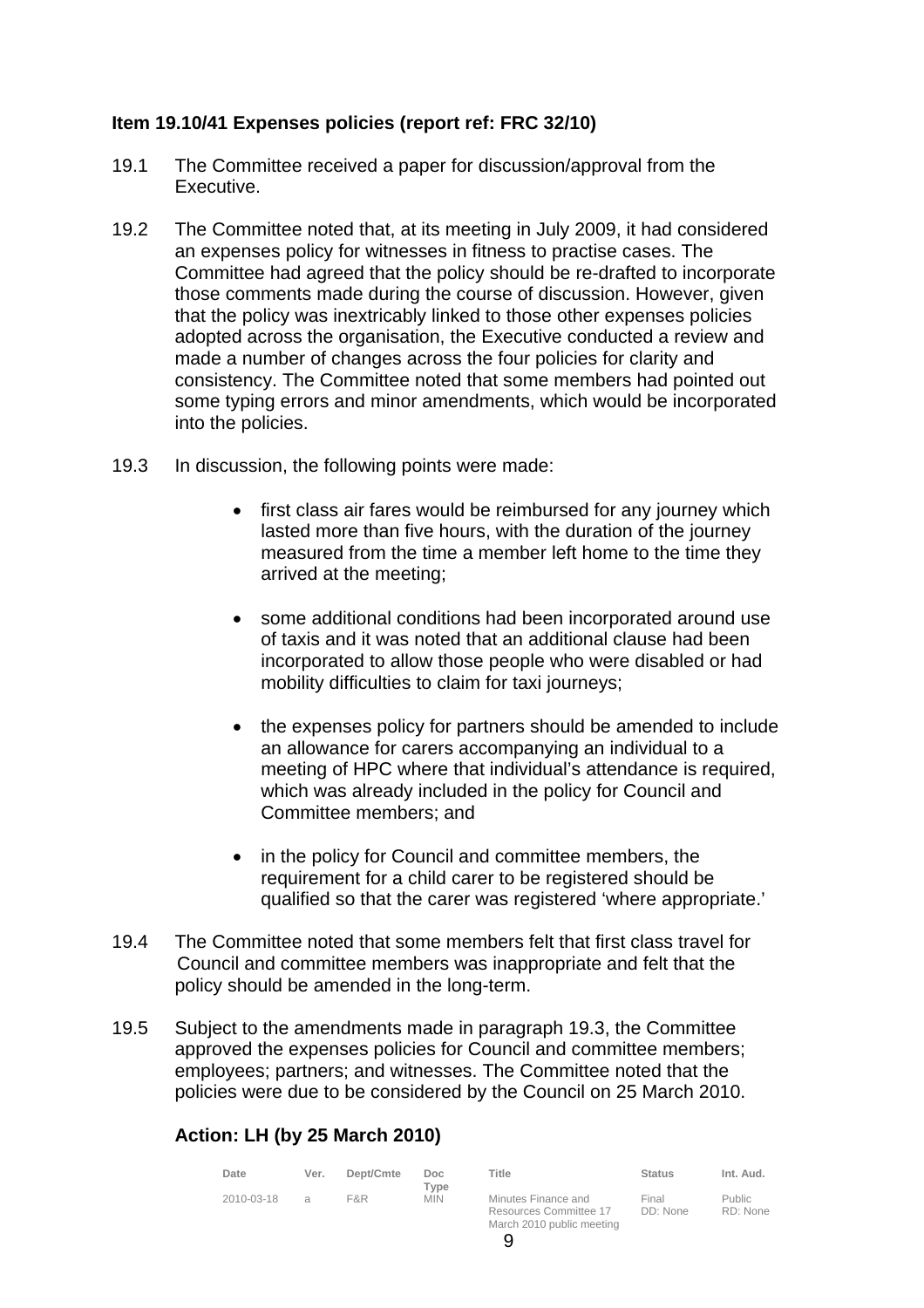#### **Item 20.10/42 Any other business**

20.1 There was no other business.

#### **Item 21.10/43 Date and time of next meeting**

- 21.1 The next meeting of the Committee would be held at 10.30 am on Thursday 29 April 2010.
- 21.2 Subsequent meetings would be held at 10.30 am on Thursday 17 June 2010 Thursday 29 July 2010 Monday 6 September 2010 Monday 22 November 2010 Thursday 27 January 2011 Thursday 3 March 2011 (Remuneration Committee) Thursday 17 March 2011 Thursday 28 April 2011 Tuesday 21 June 2011 Wednesday 7 September 2011 Thursday 24 November 2011

# **Resolution**

The Committee agreed to adopt the following resolution:

'The Committee hereby resolves that the remainder of the meeting shall be held in private, because the matters being discussed relate to one or more of the following;

(1) information relating to a registrant, former registrant or applicant for registration:

(2) information relating to an employee or officer holder, former employee or applicant for any post or office;

(3) the terms of, or expenditure under, a tender or contract for the purchase or supply of goods or services or the acquisition or disposal of property;

(4) negotiations or consultation concerning labour relations between the Council and its employees;

(5) any issue relating to legal proceedings which are being contemplated or instituted by or against the Committee or the Council;

(6) action being taken to prevent or detect crime or to prosecute offenders;

(7) the source of information given to the Committee in confidence; or

(8) any other matter which, in the opinion of the Chair, is confidential or the public disclosure of which would prejudice the effective discharge of the Committee's or Council's functions.'

| Date       | Ver.          | Dept/Cmte | Doc.<br>Type | Title                                                                      | <b>Status</b>     | Int. Aud.          |
|------------|---------------|-----------|--------------|----------------------------------------------------------------------------|-------------------|--------------------|
| 2010-03-18 | $\mathcal{A}$ | F&R       | <b>MIN</b>   | Minutes Finance and<br>Resources Committee 17<br>March 2010 public meeting | Final<br>DD: None | Public<br>RD: None |